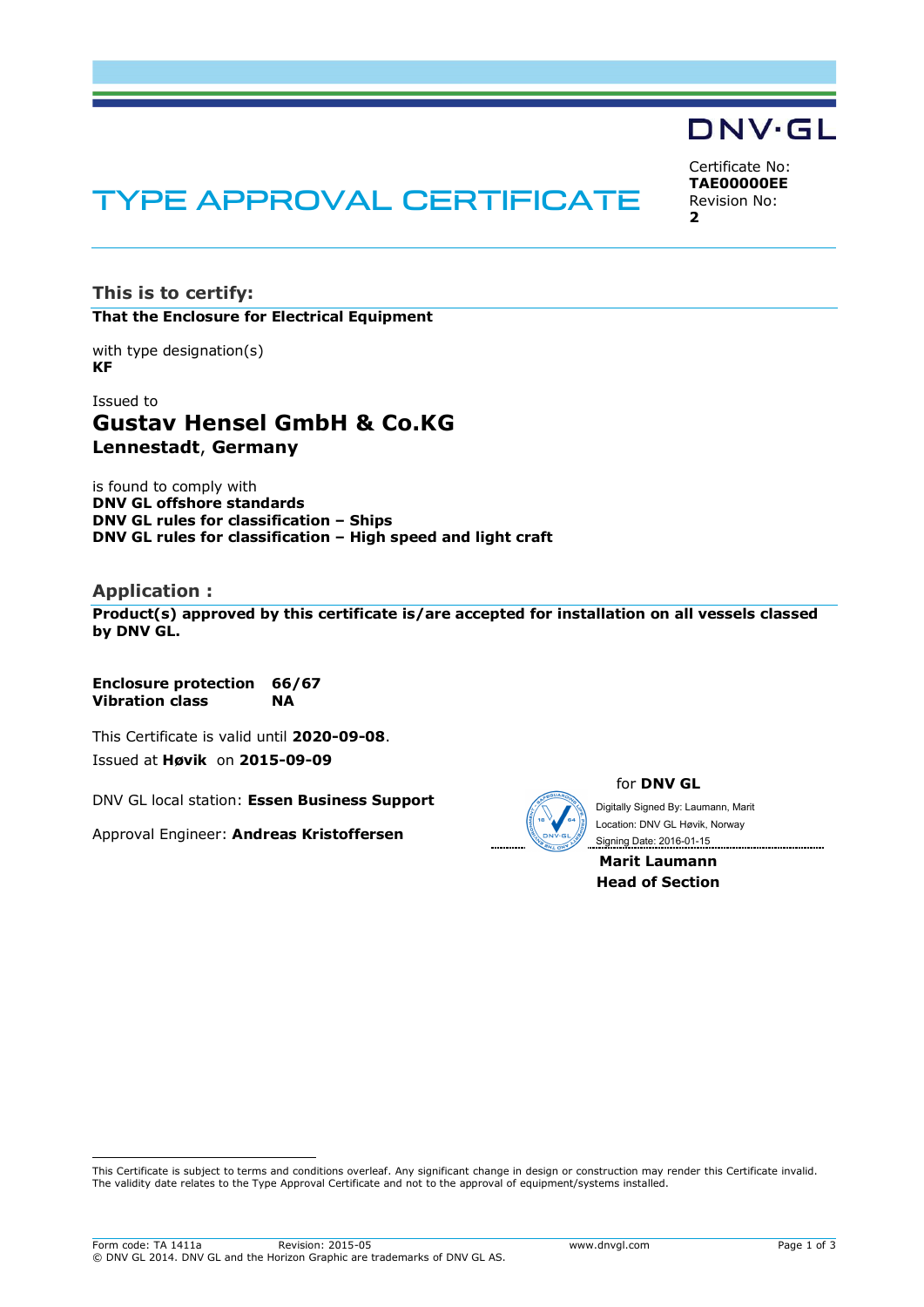Job Id: **262.1-016265-2** Certificate No: **TAE00000EE** Revision No: **2**

# **Product description**

Cable junction boxes for indoor or outdoor use, with and without terminals, impact resistant, UVresistant, saltwater proof, halogen free, silicon free, according to IEC 60670-22.

| Type:                     | KF xxxx X            |
|---------------------------|----------------------|
| Enclosure class:          | IP 66/67             |
| Rated insulation voltage: | <b>AC/DC 690V</b>    |
| Impact protection class:  | IK 09                |
| Enclosure material:       | Polycarbonate (PC 5) |

Cable connection box

| ייסט ווטוא                    |                 |
|-------------------------------|-----------------|
| Type designation              | Colour          |
| KF 0202 G                     | <b>RAL 7035</b> |
| KF 0200 G                     | <b>RAL 7035</b> |
| KF 0202 B                     | <b>RAL 9011</b> |
| KF 0200 B                     | RAL 9011        |
| $\overline{\text{KF}}$ 0200 H | <b>RAL 7035</b> |
| <b>KF 0200 C</b>              | <b>RAL 9011</b> |
| KF 0402 G                     | <b>RAL 7035</b> |
| KF 0404 G                     | RAL 7035        |
| KF 0400 G                     | <b>RAL 7035</b> |
| $\overline{\text{KF }0402}$ B | <b>RAL 9011</b> |
| KF 0404 B                     | RAL 9011        |
| KF 0400 B                     | RAL 9011        |
| <b>KF 0400 H</b>              | <b>RAL 7035</b> |
| KF 0400 C                     | <b>RAL 9011</b> |
| KF 0604 G                     | <b>RAL 7035</b> |
| KF 0606 G                     | <b>RAL 7035</b> |
| <b>KF 0600 G</b>              | <b>RAL 7035</b> |
| KF 0604 B                     | RAL 9011        |
| KF 0606 B                     | RAL 9011        |
| KF 0600 B                     | RAL 9011        |
| $\overline{\text{KF}}$ 0600 H | <b>RAL 7035</b> |
| KF 0600 C                     | RAL 9011        |
| KF 1006 G                     | <b>RAL 7035</b> |
| $\overline{\text{KF}}$ 1010 G | <b>RAL 7035</b> |
| $KF$ 1006 B                   | <b>RAL 9011</b> |
| KF 1010 B                     | <b>RAL 9011</b> |
| <b>KF 1000 B</b>              | RAL 9011        |
| $\overline{\text{KF}}$ 1000 H | <b>RAL 7035</b> |
| KF 1000 C                     | <b>RAL 9011</b> |
| KF 1000 G                     | RAL 7035        |
| KF 1610 G                     | <b>RAL 7035</b> |
| $\overline{\text{KF }1616}$ G | <b>RAL 7035</b> |
| <b>KF 1600 G</b>              | RAL 7035        |
| KF 1610 B                     | RAL 9011        |
| KF 1616 B                     | RAL 9011        |
| KF 1600 B                     | <b>RAL 9011</b> |
| KF 1600 H                     | RAL 7035        |
| KF 1600 C                     | RAL 9011        |
| <b>KF 2525 G</b>              | <b>RAL 7035</b> |
| KF 2500 G                     | <b>RAL 7035</b> |
| KF 2525 B                     | <b>RAL 9011</b> |
| KF 2500 B                     | <b>RAL 9011</b> |
|                               |                 |